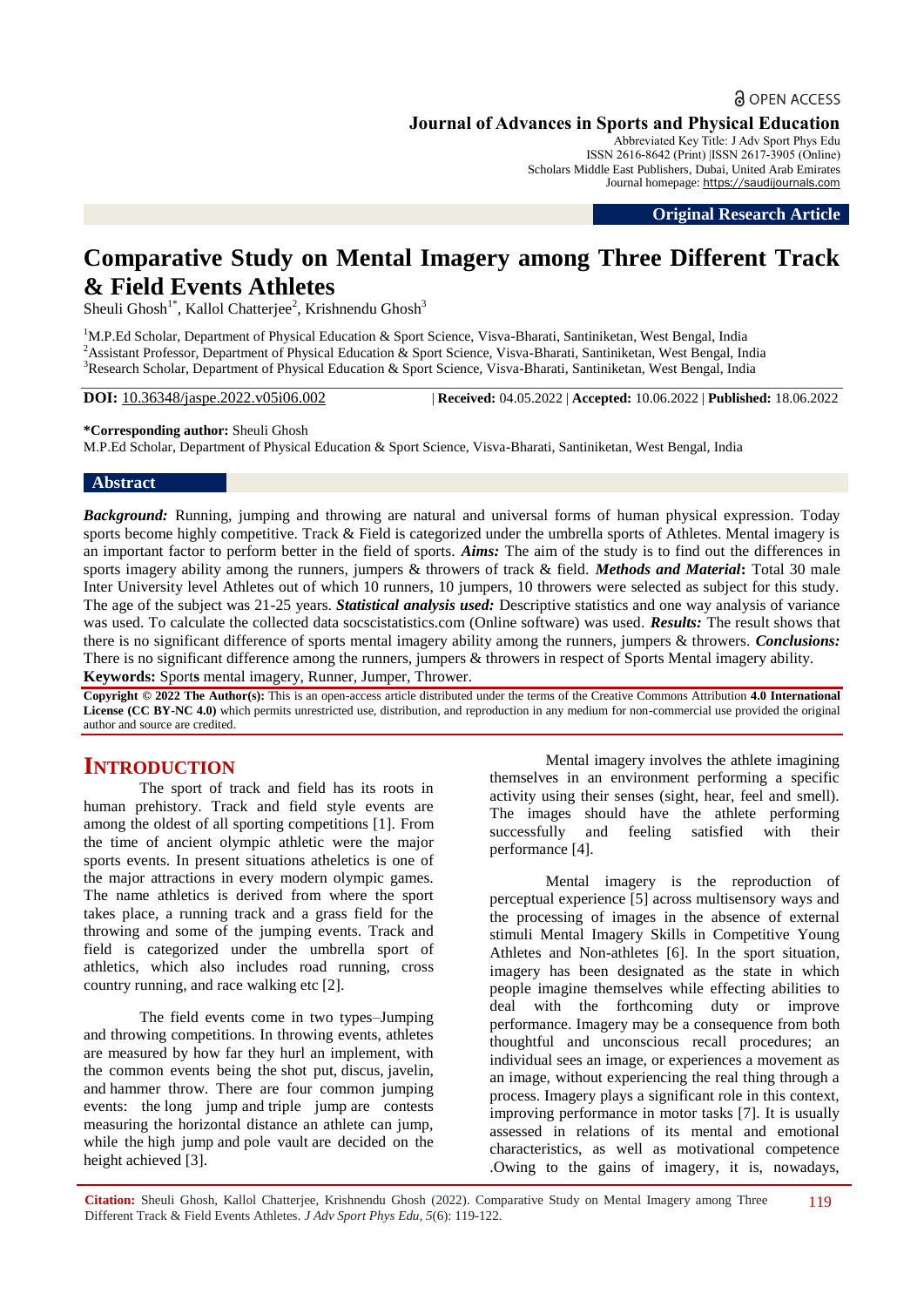included in numerous mental skills line-ups, in addition to physical preparation [8].

#### **STATEMENT OF THE PROBLEM**

The present study was to compare among three different branches of track & field athletes in respect of sports mental imagery ability. So the problem was accordingly stated as "comparative study on mental imagery among three different track & field events athletes'.

#### **OBJECTIVE**

1. To find out the differences in sports mental imagery ability among the runners, jumpers & throwers of track & field.

2. To find out which group of athletes have strongest Sports mental imagery ability.

### **METHODS & MATERIALS**

Participants:-Total 30 male Inter University level Athletes out of which 10 runners, 10 jumpers, 10 throwers were selected as subjects for this study. The age of the subject was 21-25 years. Sports mental imagery Ability was select as the variables for this present study.

#### **Inclusion criteria**

1) Sports mental imagery ability. 2) Inter University level athletes of Visva-Bharati and University of Calcutta, West Bengal, India.

#### **Exclusion criteria**

1) Socio-economic status.

2) Emotional state, motivational factors & interest of the subjects.

#### **PROCEDURE**

For the survey and comparison on Sports mental imagery among runners, jumpers & throwers, the data were collected through Sports Imagery Questionnaire (SIAQ) developed by BIRO group, University of Birmingham, 2014. The questionnaire was consist of 15 questions and the rating of each question were made on a 7-point Liket type scale ranging from 1 (very hard to image), to 7 (very easy to image) [9]. Soft copy of each questionnaire was send to each player. One online session was conducted with all the participants and in that session the researcher explained the objectives of the study. The researcher also described the format how to fill up the questionnaire and also described each and every questionnaire in details to make them understand properly. After that online session the researcher provided them 40 to 45 minutes to fill up the questionnaire, after that all the participant send the signed copy of that questionnaire to the researcher [10].

#### **STATISTICAL PROCEDURE**

For the purpose of comparing among the three groups in respect of Sports mental imagery ability, Descriptive Statistics and One way analysis of variance (ANOVA) were used at 0.05 level of significance. To calculate the collected data socscistatistics.com [11] (Online software) was used.

#### **Table-1: Mean Standard deviation and Standard error of Runners, Jumpers and Throwers in respect of Sports mental imagery ability.**

| пентат пнаger у аршту. |                     |             |       |           |  |  |  |
|------------------------|---------------------|-------------|-------|-----------|--|--|--|
| Group                  | <b>Total Number</b> | <b>Mean</b> | Sd    | <b>SE</b> |  |  |  |
| <b>RUNNERS</b>         | 10                  | 73.2        | 8.80  | 2.78      |  |  |  |
| <b>JUMPERS</b>         | 10                  | 70.9        | 11.76 | 3.72      |  |  |  |
| <b>THROWER</b>         | 10                  | 71 10       | 16.27 | 5.15      |  |  |  |
|                        |                     |             |       |           |  |  |  |



**Fig-I: Graphical presentation of mean Runners, Jumpers and Throwers of Sports mental imagery ability**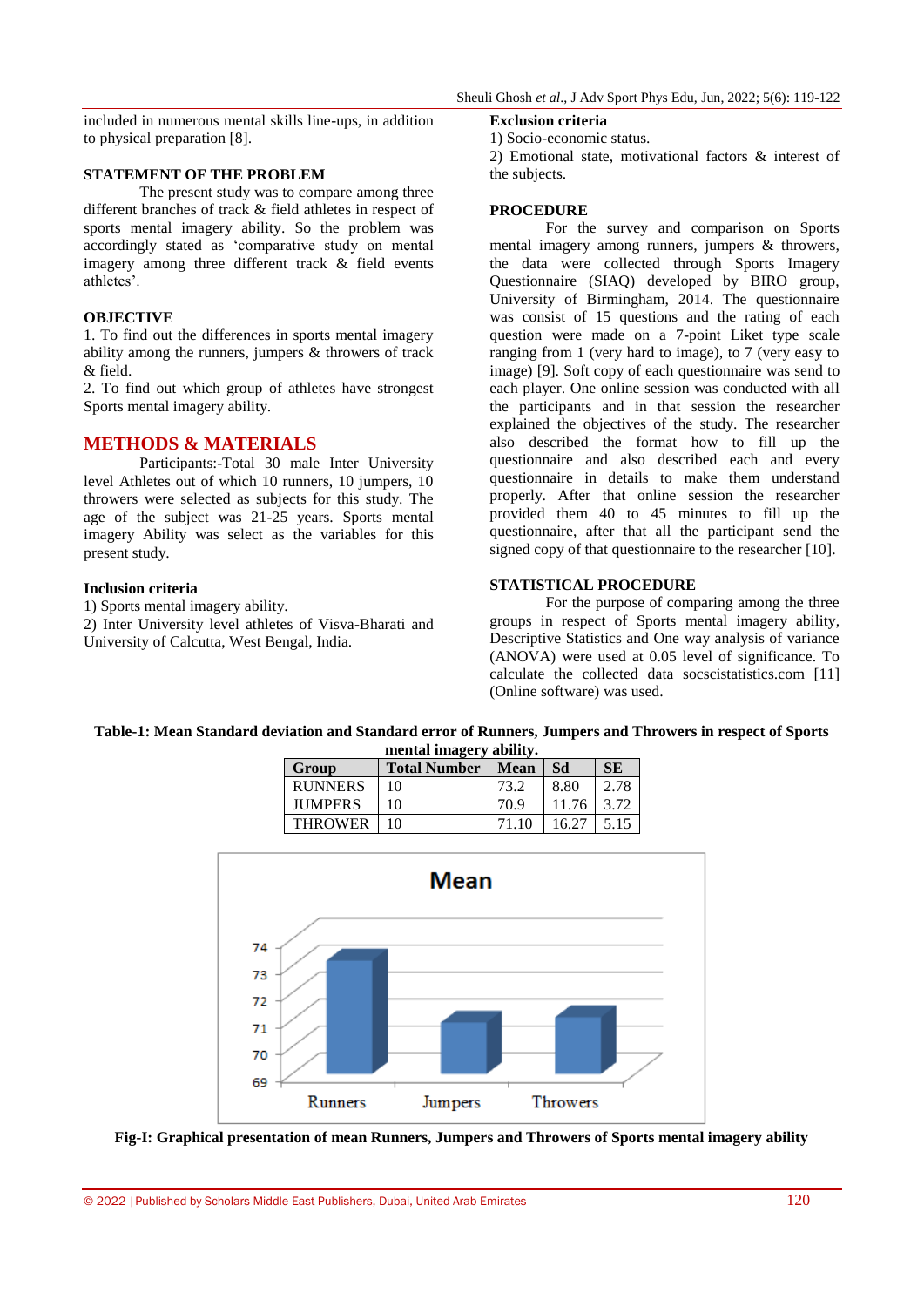Sheuli Ghosh *et al*., J Adv Sport Phys Edu, Jun, 2022; 5(6): 119-122



**Fig-II: Graphical presentation of Standard Deviation and Standard Error of Runners, Jumpers and Throwers of Sports mental imagery ability**

**Table-2: Analysis of variance among Runners, Jumpers, Throwers in respect of Sports mental imagery ability**

| <b>Source</b>             | SS        | DF | МS      |             |
|---------------------------|-----------|----|---------|-------------|
| <b>Between treatments</b> | 32.4667   |    | 16.2333 | $F=0.10133$ |
| <b>Within treatments</b>  | 4325.4    |    | 160 2   |             |
| Total                     | 4357.8667 | 29 |         |             |

The f-ratio value is 0.10133. The p-value is .903975. The result is not significant at  $p<.05$ .

The result shows that there is no significant difference of sports mental imagery ability among runners, jumpers & throwers.

#### **DISCUSSION**

Through the statistical analysis and interpretation of the data it was observed that there is no statistical significant difference of Sports mental imagery ability among three different track and field events Athlete.

The researcher discussed below about the probable reasons behind the not significant differences on Sports mental imagery ability among three different track & field events Athletes.

- 1. All subjects were selected from inter- university level and many of them were involved in 2/3 type of events like - running as well as jumping. So their Sports mental imagery ability also more or less same.
- 2. The subjects were from educational field and they were not the professional players, they were only amateur players that"s may be one of the reasons for not significance result.
- 3. Thirdly for last 15 months they all were staying in their home because of this pandemic Situation. This situation not only effects in social phenomena but also effects in every spear of lifestyle and wellness. Its also effects in sports field, specially it deteriorates physical fitness level of the sports man and also disturbed mental and emotional capacity which deteriorate their sports mental imagery ability too. That's why the result of the present study indicates not significance difference in sports

mental imagery ability of of runners, jumpers & throwers.

#### **CONCLUSIONS**

Within the limitation of the present investigation following conclusions was drawn on the basis of the obtain results. Through the statistical analysis and interpretation of the data it was observed that there is no statistical significant difference of Sports mental imagery ability among three different track and field events Athletes.

#### **ACKNOWLEDGEMENT**

The authors want to express sincere gratitude and special thanks to the participants of, Birbhum, West Bengal, India who voluntarily participated in this study and for their immense contributions and endless support to complete the current study. We would also like to acknowledge the Coaches.

#### **Conflict of Interest**

The authors of the present study declare that they have no conflicts of interest regarding the publication of this paper.

#### **REFERENCES**

- 1. <https://www.cismeurope.org/history-trackfield/>*.*
- 2. [https://en.wikipedia.org/wiki/Track\\_and\\_field#cite](https://en.wikipedia.org/wiki/Track_and_field#cite_note-1)  $\text{note-1}$
- 3. [https://en.wikipedia.org/wiki/Sport\\_of\\_athletics](https://en.wikipedia.org/wiki/Sport_of_athletics)
- 4. <https://www.brianmac.co.uk/mental.htm> .
- 5. [https://www.frontiersin.org/articles/10.3389/fpsyg.](https://www.frontiersin.org/articles/10.3389/fpsyg.2020.00633/full) [2020.00633/full](https://www.frontiersin.org/articles/10.3389/fpsyg.2020.00633/full)